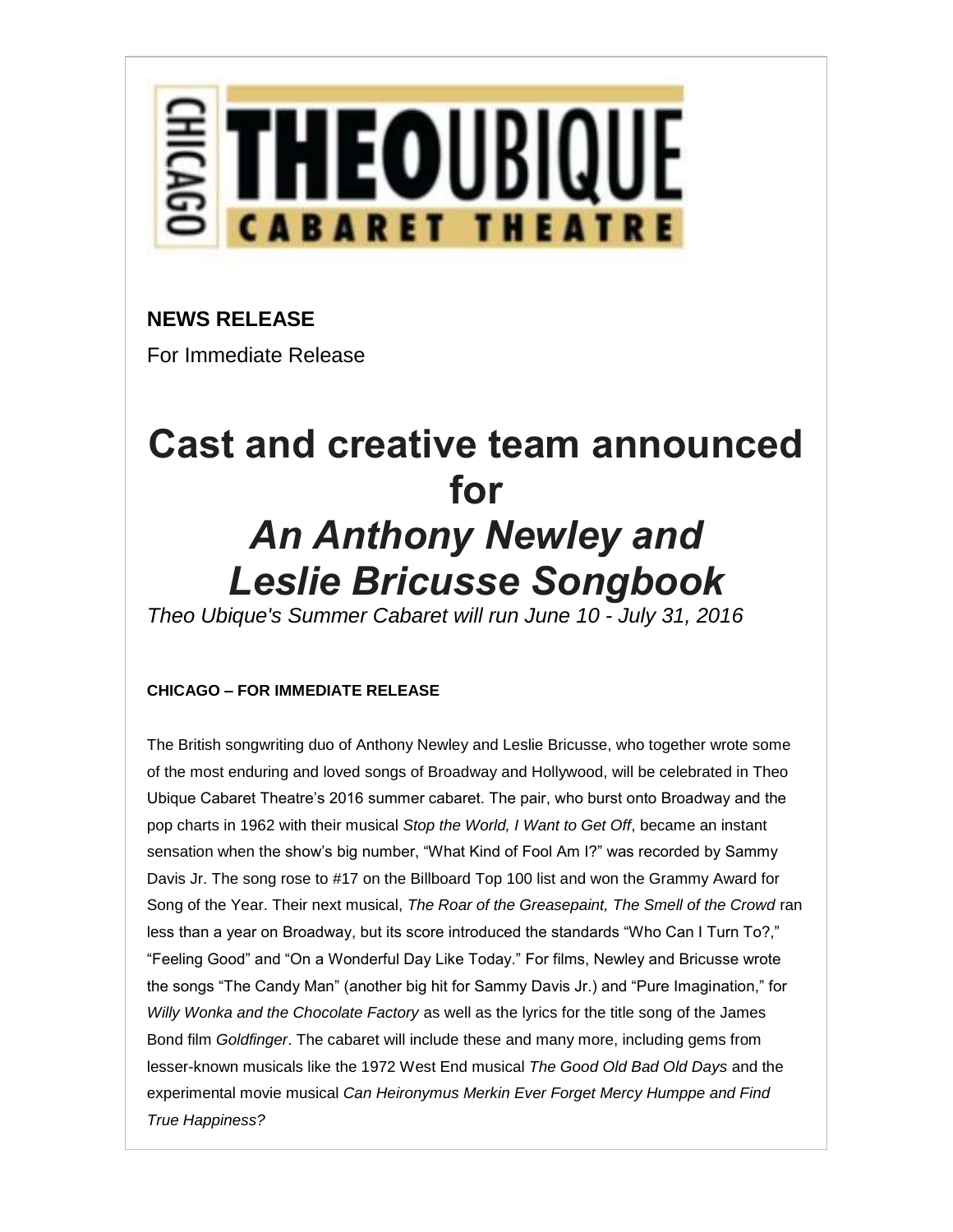Newley and Bricusse's two Broadway musicals, in addition to giving the music world an amazing number of hit songs, were ground-breaking in their use of then avant-garde theatrical techniques. Characters were symbolic, and costumes and sets were minimal and non-realistic. *The Roar of the Greasepaint* had parallels to Beckett's *Waiting for Godot* in its characters and settings. *An Anthony Newley and Leslie Bricusse Songbook*, as conceived by co-directors Fred Anzevino and Courtney Crouse, will pay tribute to the pair's theatrical aesthetic.

The summer cabaret's cast of four men and one woman will include four newcomers to the No Exit stage along with Theo Ubique veteran Ryan Armstrong (below left), who appeared in the company's *Jesus Christ Superstar* as Pontius Pilate and had roles in their productions of *Blood Brothers* and *Passion*. The cast's sole female will be Paige Hauer (below right) who appeared in Black Ensemble Theater's *Sounds So Sweet*.



The other men in the cast are David Wesley Mitchell (right), who has appeared in *Urinetown and Little Shop of Horrors with Awkward Pause Theatre and The Merry Widow with Light Opera Works;* Averis I. Anderson (below left) of BET's *Dynamite Divas* and *Raggedy And* for Pride Films and Plays; and Graham Heacock (below right), who has played The Artful Dodger in *Oliver!* and Prince Dauntless in *Once Upon a Mattress* for Wilmette Center for the Arts.



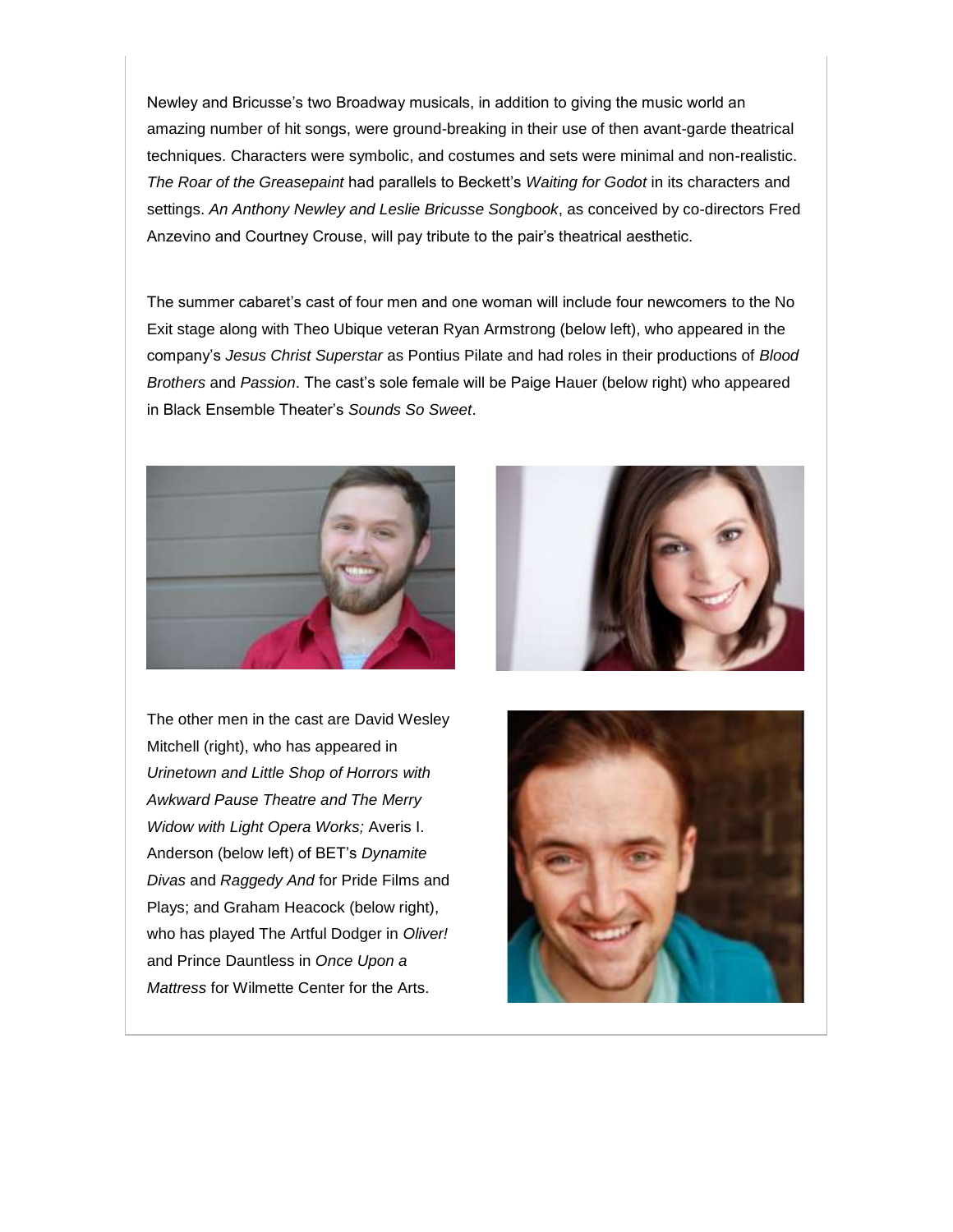



Maggie Portman, choreographer for Theo's *Blood Brothers* and *My Way: A Musical Tribute to Frank Sinatra* earlier this season, will create the dances for this cabaret. The design team includes Bill Morey (costumes) and Adam Veness (sets). Mina Slater will be Stage Manager.

Performance days and times for the cabaret are Thursdays at 7:30 pm, Fridays and Saturdays at 8:00 pm and Sundays at 7 pm (no performance Sunday, June 26). Ticket prices are \$29.00 on Thursdays and Sundays and \$34.00 on Fridays and Saturdays. There is a \$5.00 discount for seniors and students. Dinner is available for an additional \$25.00 per person and must be ordered in advance. Tickets will be on sale at [www.theo-u.org](http://theoubique.us2.list-manage.com/track/click?u=ac0adbdba7393984c7572fb99&id=9dda81c173&e=6450333246) as of May 1.

#### **ABOUT THEO UBIQUE**

Theo Ubique was founded in 1997 by artistic director Fred Anzevino. Productions were first staged at the Heartland Studio Theatre, and then in 2004, at No Exit Café, where the company began focusing on musicals and revues, reigniting the cabaret theatre trend in Chicago. Since then, Theo Ubique has produced more than 50 shows and received more than 40 Jeff Awards, having received more than 100 nominations. It has also received three After Dark Awards.